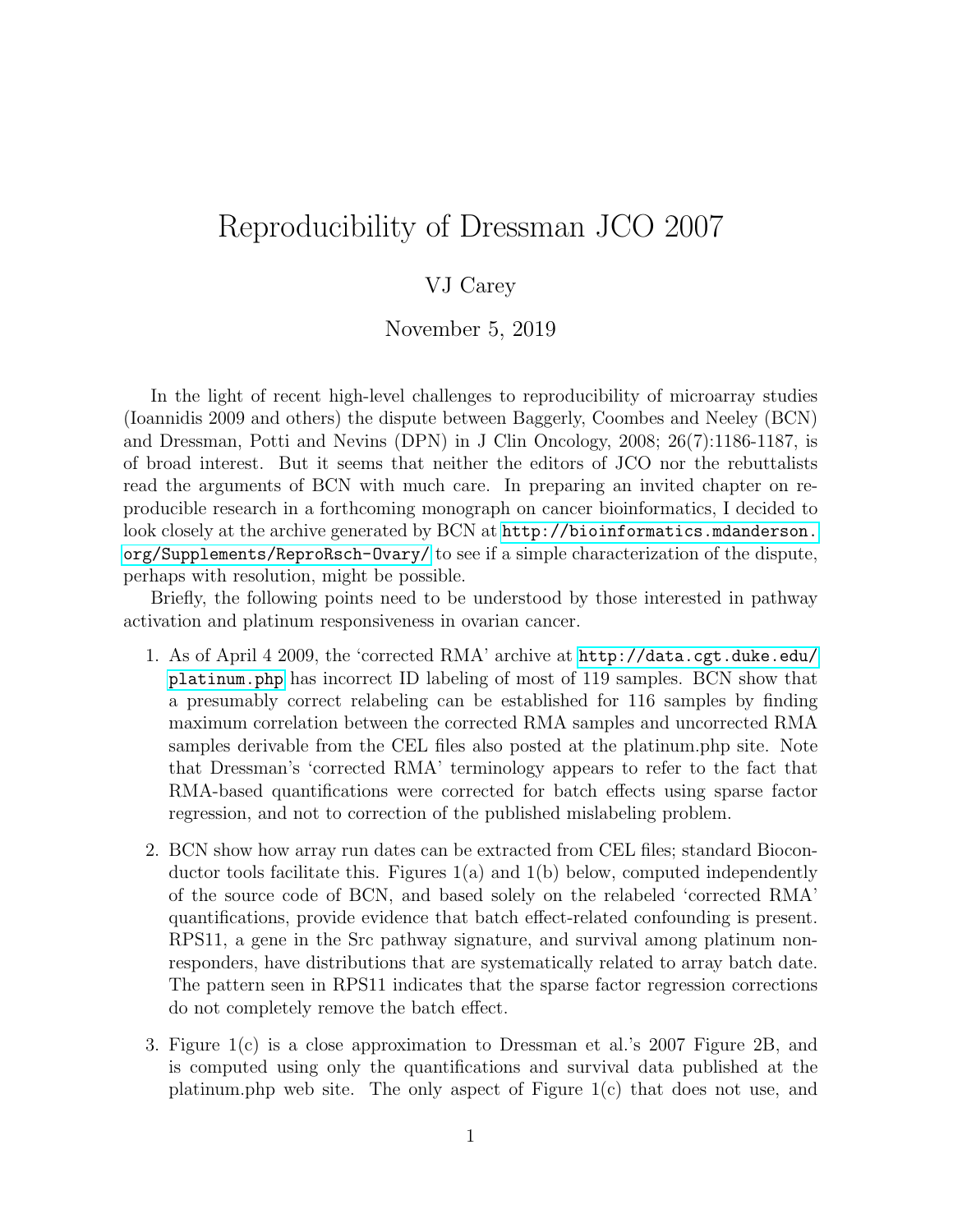thereby 'repeat', Dressman's original analysis, is the scoring of pathway activation state of tumors. Neither Bild (2006) nor Dressman trouble to publish their scoring coefficients, a version of which may be easily derived by applying singular value decomposition to Bild's cell-line data. Figure  $1(c)$  is a strong suggestion that the data and methods used by me and by BCN in their reevaluation of the 2007 article can reproduce an important aspect of the results. Indeed, when I computed Figure 1(c) I felt that a vindication of Dressman's 2007 article might be at hand.

- 4. Figure 1(d) shows the result of performing the analysis pattern that yielded Figure  $1(c)$  to the E2F3 pathway. Figure  $1(d)$  should yield the association seen in Dressman's Figure 2C, but it does not. Among platinum non-responsive patients, there is no association between E2F3 activation and survival. However, among platinum-responsive patients, a significant association is seen, as in Figure  $1(e)$ . These observations were also made by BCN in their supplementary ovca7.pdf, but with different data sources.
- 5. By extracting run dates from the original CEL files, strata can be formed to adjust for date-related confounding. Using a parsimonious quadratic model for the effect of run date, the test for a Src pathway effect on survival among platinum nonresponders, corrected for confounding, has  $p = 0.47$ . On the other hand, the same correction in the E2F3 setting, among platinum responders, does not substantially alter the association between pathway activation and survival:  $p < 10^{-4}$  after adjustment. Similar findings were reported by BCN in ovca7.pdf.

In summary, the published data archives cannot be used to reconstruct key findings in Dressman's 2007 paper, even when methods are confined strictly to those employed by Dressman et al. The standard for reproduction articulated by DPN in their scathing rebuttal to BCN is readily met (with the exception of pathway activation scoring) for any reanalysis based on 'corrected RMA' quantifications, because these quantifications enjoy the sparse factor regression adjustments unique to the Dressman methodology. Thus either the published data archive or the 2007 paper need substantial revision.

Three final remarks. 1) It is important to distinguish between reconstrucibility of quantitative analyses and reproducibility of research findings. Figure 1(c) shows that Dressman's Figure 2B is *reconstructible*, which is in itself a good thing. The associated inference is probably not *reproducible*, however, because of the confounding: any experiment with similar observational resources possessing different biologically irrelevant relationships among batch, expression, and survival would yield results that are almost surely qualitatively different. It is customary for epidemiologists to check carefully for patterns indicative of confounding in their observational datasets; it must become similarly routine for analysts in genomics. 2) All the data, computations, and graphics on which this letter depends are available in the Bioconductor experimental data archive dressCheck, and the Sweave code for this letter is present there as 'short.Rnw'. Any individual with a copy of R can regenerate, criticize, or reuse any programming underlying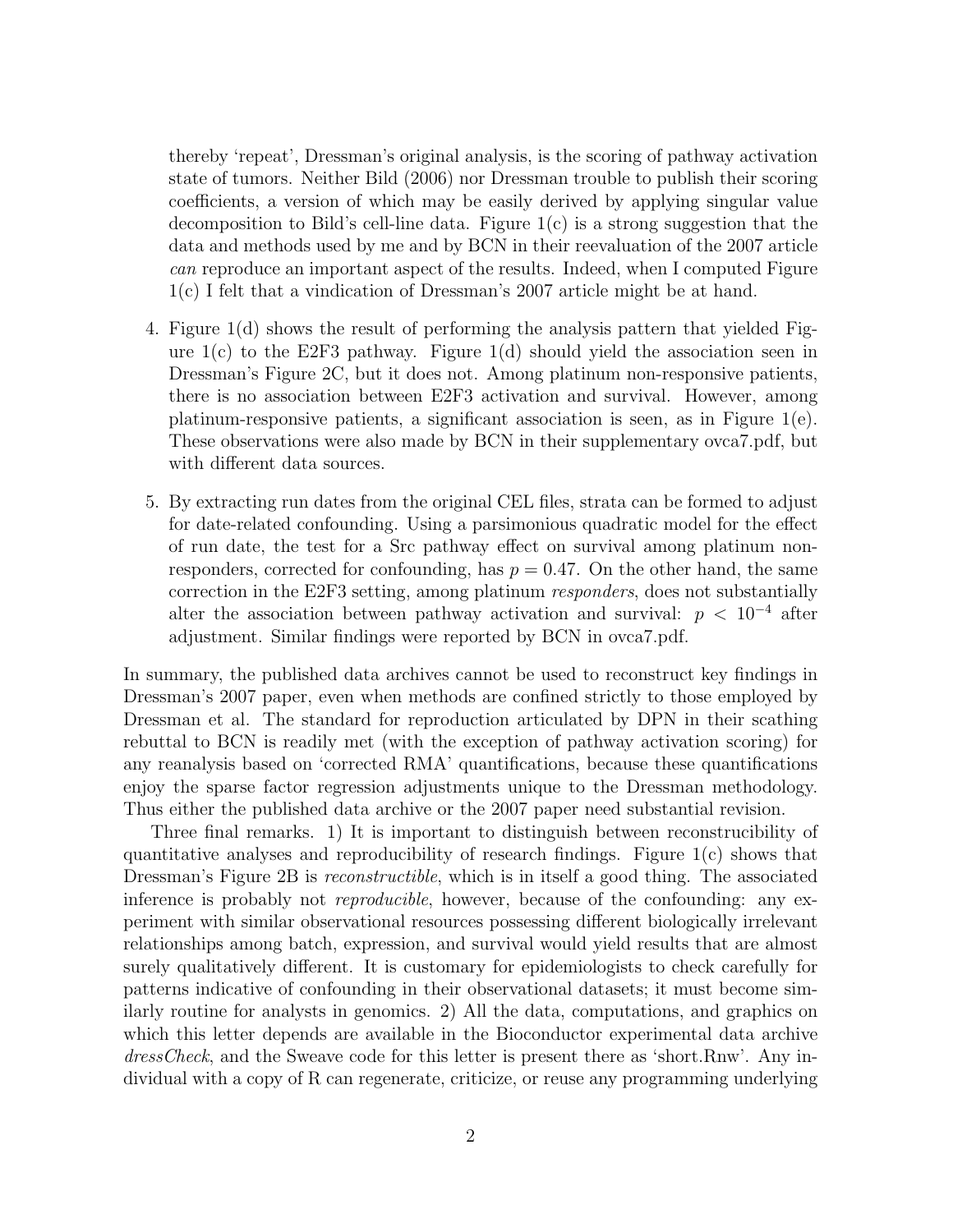this letter. If the problem of reconstruction are due primarily to flaws in the published data archive, analyses underlying this letter can be regenerated with one command, once the data images are revised. 3) Dressman and colleagues are to be commended for making publicly available so much of the data underlying their report. Their analyses are extremely interesting, but it appears technical errors have led – at least – to confusions of subgroup labels. It is clear that the level of scrutiny to which their analysis has been subjected by BCN and by me has not been applied to the vast majority of publications based on genome-scale data analysis, and thus there is a kind of unfairness visited upon those who a) have very interesting findings worthy of further exploration and b) make their data archives available for reanalysis. How to make genome-scale data analysis more reliable and verifiable for the primary investigators is an open question. Increased reliability and verifiability will become necessary as complexity of assays and annotation schemes grows. Baggerly and colleagues show how the criticism of a complex high-level publication can be made transparent and thorough; unfortunately the work involves seven supplementary documents and hundreds of associated primary and derived data files. The *dressCheck* package on which this letter is based establishes less but does so in a more concise manner – Figure  $1(c)$  for example is computed from the primary data with 11 lines of R code.